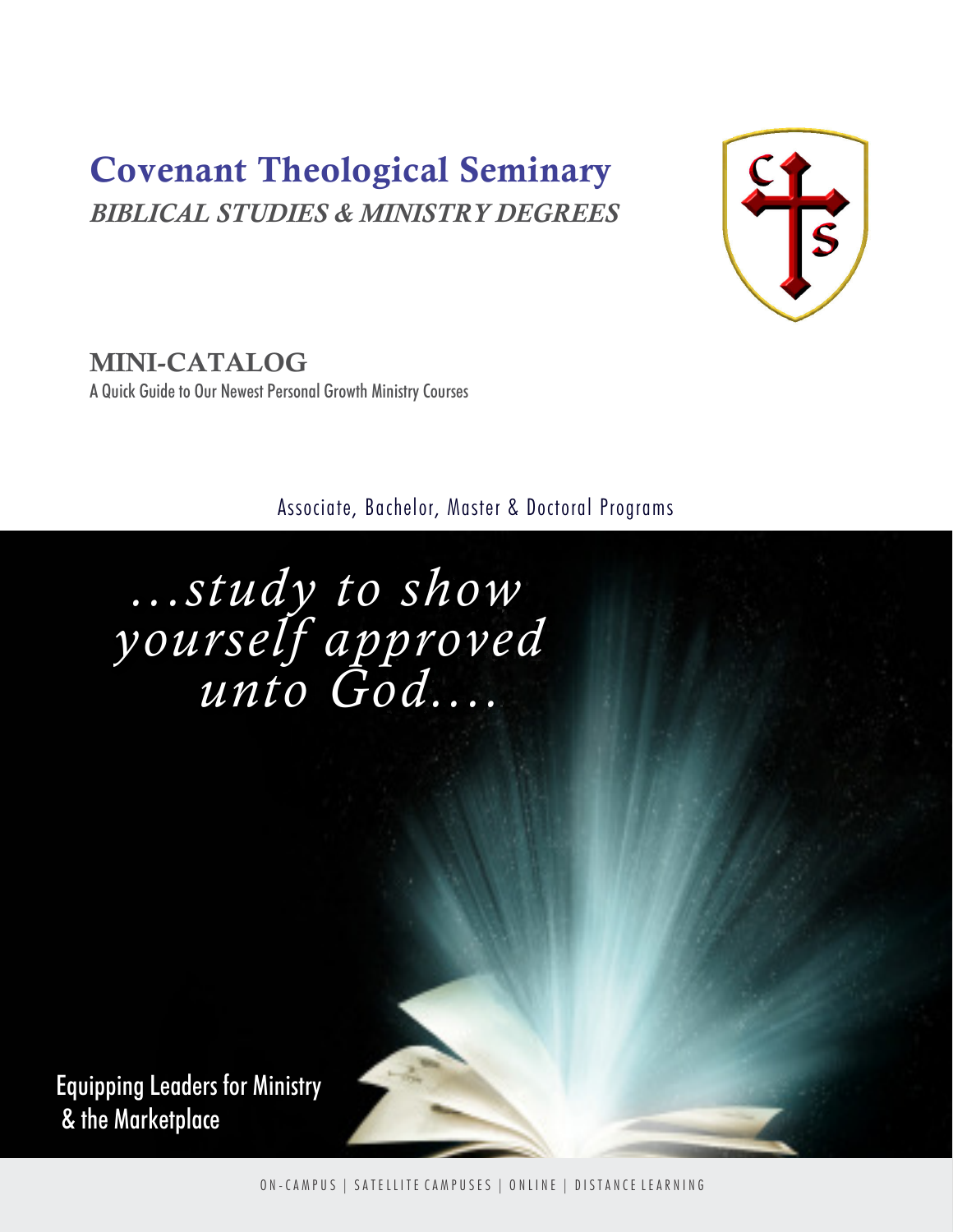Serving the Body of Christ Since 1990



Our seminary is devoted to the purpose of training already-committed believers for a lifetime of productive service to the Lord Jesus Christ and His Church. Our courses are Bible-centered and our commitment is to provide spiritual growth for ministers, thereby preparing them for the work of the ministry through the power of the Holy Spirit.

Covenant Theological Seminary was founded upon the goal to "equip the saints to do the work of the ministry," as well as honor and recognize ministers for their labors with the main GOAL to DUPLICATE ourselves and the materials for the training of ministers, just as Jesus commanded us in Matthew 28:19-20, and as did the Apostle Paul in 2 Timothy 2:2.

We believe the quality of preparation for our students is far beyond that of most seminaries mainly because our materials deal with the personal growth of the minister, rather than just knowledge about the ministry, or just the message. In other words, our main objective is to prepare the minister so that he or she would live the message, rather than just preach it. This is the heart of CTS.

# Annual Schedule

Spring Semester: January – April

Summer Semester: June – August

Fall Semester: September – December

Distance Learning & CTS Online Program Year-round

School of Ministry Year-round with 6-week and holiday breaks

And seminars on special subjects….

Graduation is held each year on the fourth Sunday in June.

# Degree Work

Our Basic 4-step Course Requirement:

- 1. Answer 100-question test.
- 2. Outline each chapter.
- 3. Write a complete summary of what the course personally meant to you (1-3 pages).
- 4. Do a book report for additional book(s) on the course subject or an assigned book(s), (3 pages Associates and Bachelors, 5 pages Masters, and 8 pages Doctoral).

# Four Stages of Degree Growth

## 1. Associate

(60 credit hours) We offer twelve (12) credit hours for each ISOM Trimester for a total of sixty (60) hours from the basic 5-Trimester program. ISOM is also creating new trimesters and we will continue to offer twelve (12) credit hours for each new trimester toward the associate and/or bachelor degree.

## 2. Bachelor

(120 credit hours) For completion of sixty (60) additional hours with a minimum of four (4) prerequisite courses through CTS.

## 3. Master

(150 credit hours) For the completion of an additional ten (10) courses, using the 4-Step Course Requirement process.

### 4. Doctorate

(180 credit hours) For completion of ten (10) more courses, using the same 4-Step Course Requirement. (PhD's are available through Covenant Theological Seminary International - please contact us for information.)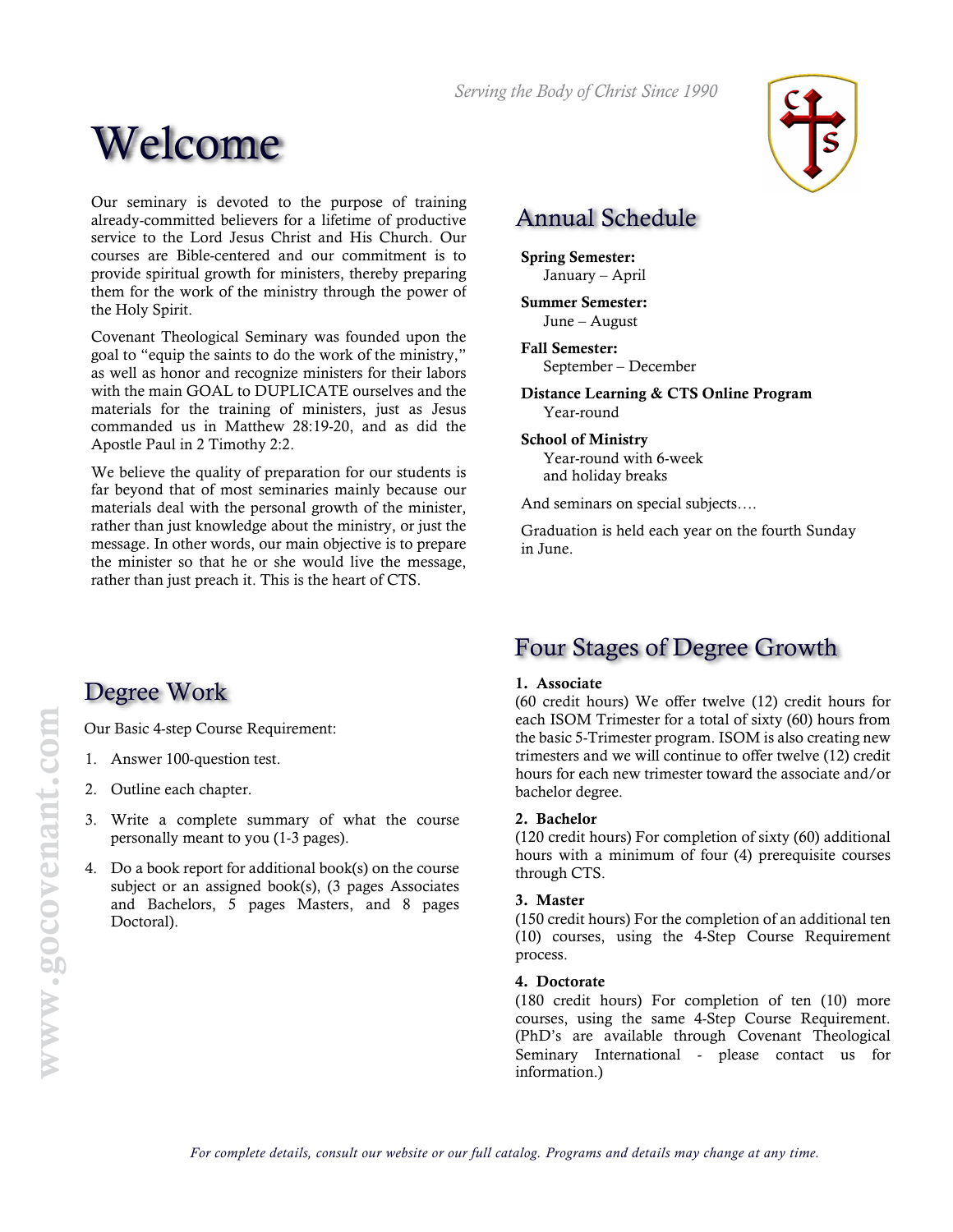

# Biblical Studies & Ministry Degrees Offered

The following degrees (with hours) may be earned at Covenant Theological Seminary:

Associate Degree (60 hrs.) Associate of Biblical Studies Associate of Ministry

Bachelor Degrees (120 hrs.) Bachelor of Ministry Bachelor of Biblical Studies

Master Programs (150 hrs.) Master of Ministry

Doctoral Programs (180 hrs.) Doctor of Ministry

# Additional Programs Available

(See the Full Catalog)

Bachelor of Ministry in Christian Counseling Bachelor of Ministry in Christian Education Bachelor of Ministry in Intercultural Studies Bachelor of Theology

Master of Ministry in Christian Counseling Master of Ministry in Christian Education Master of Ministry in Intercultural Studies Master of Theology

Doctor of Ministry Doctor of Ministry in Christian Counseling Doctor of Ministry in Christian Education Doctor of Theology Doctor of Christian Education Doctor of Christian Counseling

# Accreditation

Our accreditation is with the World Wide Accrediting Commission (WWAC) of Richmond, Virginia. The WWAC is an accrediting commission which holds as its primary objective the encouragement and maintenance of sound scholarship and the highest academic achievement in the areas of private education.

Covenant Theological Seminary has been declared by the appropriate state authority exempt from the requirements for licensure under provisions of North Carolina General Statutes Section (G.S.) 116-15 (d) for exemption from licensure with respect to religious education. Exemption from licensure is not based upon any assessment of program quality under established licensing standards.

All degrees of Covenant Theological Seminary are of an ecclesiastical nature, and whether granted or conferred, are in the restricted area of religion with the special purpose of preparing persons to work in the area of religion, whether educational or ministerial; they are not designed to be used in general academic circles.

Transferability of credits earned at Covenant Theological Seminary and transferred to another institution is at the discretion of the receiving institution. The degree programs of this seminary are designed solely for religious vocations.

Credits and degrees earned from independent colleges in the State of North Carolina, which are authorized by the State Board of Independent Colleges and Universities, do not qualify the holder for a state teaching certification, nor do they qualify him or her to participate in professional licensing examinations. Any person interested in obtaining a state teaching certificate or practicing a regulated profession should contact the appropriate regulatory agency in the field of his interest.

# Applicants for Admission

...are considered without regard to sex, age, color, national or ethnic origin. All individuals who desire to increase their knowledge of the Lord Jesus Christ are accepted. Each prospective student will be assessed according to academic background and life experience, including military service. An individualized program of study is then set up to meet his or her personal training needs.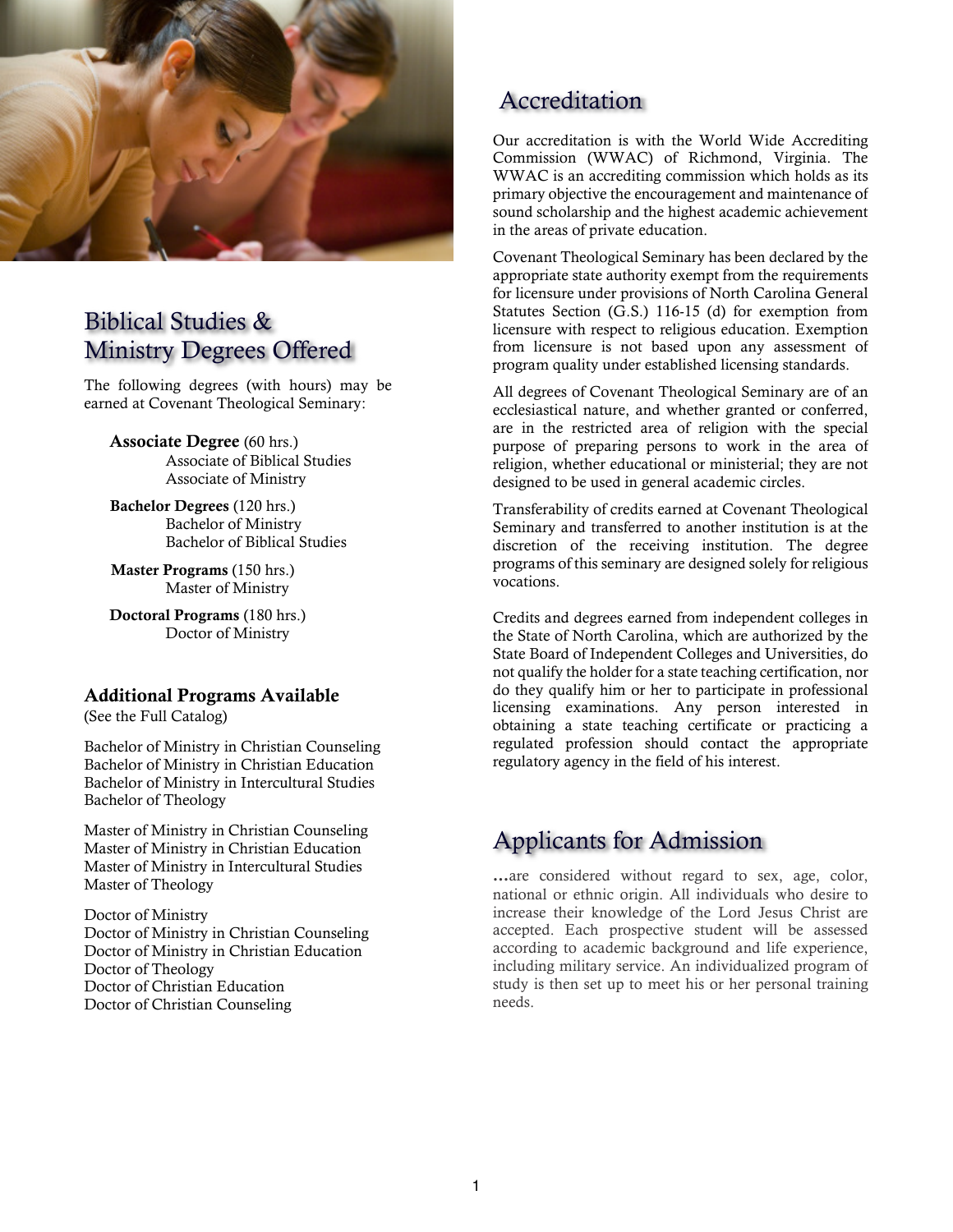# Course Credit Information

There are four ways to earn credits at CTS

### 1. Transfer Credit:

CTS will evaluate and accept in transfer all completed courses passed at any approved institution (including military training) with at least a final grade of C or 70%. These courses will be evaluated and recorded on the official transcript. Only courses that can be applied to CTS degree programs will be accepted as transfer credits. All transfer credits must be received by CTS from the institution where the credit was earned. Transcripts must indicate "Official Transcript" and signed by the registrar of that institution.

### 2. Prior Learning Credit:

CTS awards credits for prior learning, seminars, study course classes, and workshops attended through work or church as long as they correspond to the course of study the student is involved in for his or her degree. For every 15 hours of actual attendance at seminars, study course classes, or workshops; CTS will award one credit-hour. The church or facility giving the seminar, study course class, or workshop must document all CEU credits.

## 3. Ministry Portfolio Credit:

CTS also integrates ministry experience into a student's current educational program. A maximum of 30 credit hours may be applicable towards an associate and/or

bachelor degree. No credits are applicable toward a master or doctoral degree and only postgraduate work will be counted toward postgraduate degrees.

### 4. Course Completion:

CTS offers in-house classes on campus and at other locations as well as provides distant learning courses and online courses for students to take in the privacy of their own home and to complete at their own pace. Contact our office to get a schedule of classes being offered on campus.

YES! By combining the four ways to earn credits you could complete your seminary degree sooner than you might think!

### COURSE, MATERIAL & ONLINE FEES:

The course fee will be \$150 per course. The material fee will vary depending on the courses taken. If taken online, the Online Access fee is \$20 per course, however, rarely are additional Material Fees incurred for online courses. The mother school will stock most of the course materials, and we will also supply contact information for direct purchases. Textbooks, DVDs, CDs, or audios are not included in the Course, Material Fees, or Online Fees.

### REGISTRATION FEE:

The registration fee is \$50 for each degree. All recipients of degrees must register.

### DEGREE FEES:

The degree fees through CTS are \$200 for associate, \$200 for bachelor, \$250 for master, \$300 for a doctoral and \$350 for honorary doctoral degrees.

# Fees & Costs The Required Courses

The following six courses are required for the CTS program. At least two of the following courses must be completed in order to receive an associate degree, and a total of four from the list below for a bachelor degree. The additional required course may be completed toward a master degree. These courses are marked by an \* in the catalog.

- 1. The Way of the Master
- 2. Seven Mountain Strategy I
- 3. The Normal Christian Life
- 4. The Bait of Satan
- 5. Could You Not Tarry One Hour?
- 6. Communion with God (or Four Keys to Hearing God's Voice)

Any other credits toward the master and doctoral *degrees* MUST be postgraduate work.

Apply Online today! www.gocovenant.com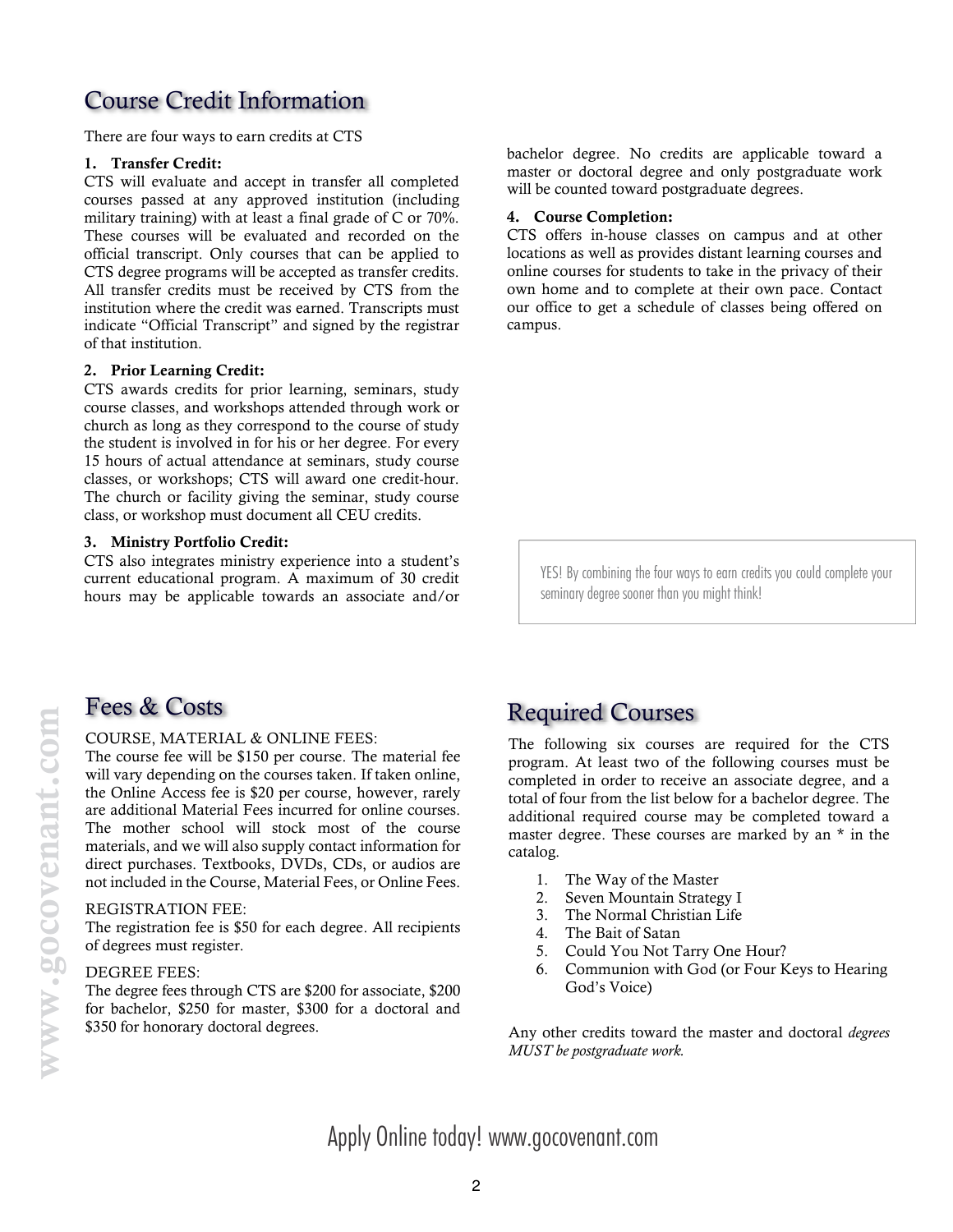

### MN 5193 Ministry of Helps, Buddy Bell

The Ministry of Helps is a unique combination of teaching, seminar guidelines and answers to often-asked questions. This useful course provides pastors and members with the tools and insights to restore the ministry of helps to their church.

### MN 5373 Healing The Sick, Dr. T. L. Osborn

Healing the Sick has been acclaimed around the world to be a modern-day classic on divine healing. Throughout his ministry, T.L. Osborn has personally witnessed the miraculous healings of multitudes of individuals who have heard and believed on the resurrection power of Jesus Christ. Healing the Sick has been and will continue to be one of the Body of Christ's foremost authoritative teachings on divine healing.

### MN 5383 Soulwinning, Dr. T. L. Osborn (Available in Spanish)

The MISSION of Jesus is now the MISSION of believers. The passion of Christ is now expressed through His followers. The love that drove Him to the cross now drives us to the lost. He trusts you and me to continue His ministry. That is exactly what this book teaches.

### MN 5393 Unlocking the Abraham Promise, Dr. Berin Gilfillan (Available in Spanish)

This course will describe the promise in the Scriptures that is available to all Christians, male and female, of all races and economic backgrounds. The promise will bring about massive fruitfulness and blessings in the lives of believers. It guarantees triumphant living over all of one's enemies and opens up nation-reaching and nation-blessing potential. It is backed by the highest oath in the universe, and is waiting to be unlocked. (Additional book: Supernatural Architecture by Stan DeKoven)

### MN 5403 Evangelism By Fire, Dr. Reinhard Bonnke

Read this book and ignite your passion to reach those who do not know Christ. Gain spiritual understanding and discover a new dimension of Spirit-led evangelism. This book will fire your faith and give you the encouragement to believe God for the impossible. It is a powerful and practical presentation of the principles that the Lord has taught evangelist Reinhard Bonnke over the years. (Additional book: Plundering Hell to Populate Heaven by Dr. Reinhard Bonnke)

### MN 5423 Rebuilding the Real You, Dr. Jack Hayford

This course will help you repair your life's broken places with the Holy Spirit! In Dr. Hayford's study of Nehemiah, you'll discover life-transforming dimensions of renewal and personal restoration that will enable you to identify and deal with obstacles effectively, walk fully and fruitfully in the Spirit-filled life, receive the Word of God without feeling condemnation, and rejoice in God's faithfulness. (Additional book: Sharpening Your Leading Edge by Dr. Jack Hayford)

### MN 5443 Mission Addiction, Dr. David Shibley

In this course you will discover a global Jesus generation that is creating discomfort in the church and change in missions worldwide. God is calling you to become part of a contagious epidemic of missions-hearted believers who will bring global fame to His name! (Additional book: A Force in the Earth by David Shibley)

### MN 5453 Team Method of Church Planting, Dr. James H. Feeney

This complete course, prepared as Feeney's doctoral thesis, cites the practical basis of church planting and goes on to describe the local church as both a ministry training center and church planting center. It includes a section of practical considerations in church planting.

### MN 5463 Hell's Best Kept Secret, Ray Comfort

If you are experiencing evangelical frustration over lost souls, unrepentant sinners, and backslidden "believers," then this course is a radical approach that could be the missing dimension needed to win our lost generation to Christ. (Additional book: Tactical Training by Jeff Lewis)

### MN 5473 Spiritual Warfare for Every Christian, Dean Sherman

God has called Christians to overcome the world and drive back the forces of evil and darkness at work within it. Spiritual warfare is not just casting out demons; it is Spirit-controlled thinking and attitudes. This course delivers a no-nonsense, solidly-grounded approach to the unseen world. (Additional book: *Dressed to Kill* by Rick Renner)

### MN 5483 Rules of Youth Ministry – Why 180 Breaks Them All, Blaine Bartel

This course will take youth leaders, pastors, teachers, parents, and anyone who lives or works with teenagers on an eye-opening journey discovering 10 time-honored rules of youth ministry that must be broken if today's young people are going to be reached with the gospel.

### MN 5493 Supernatural Architecture, Dr. Stan DeKoven

Dr. DeKoven is founder and president of Vision International University. He probes the reasons why the new Apostolic Churches are such a driving force for the kingdom, and then gives the governmental pattern taught by Jesus and practiced by the apostles which results in explosive growth.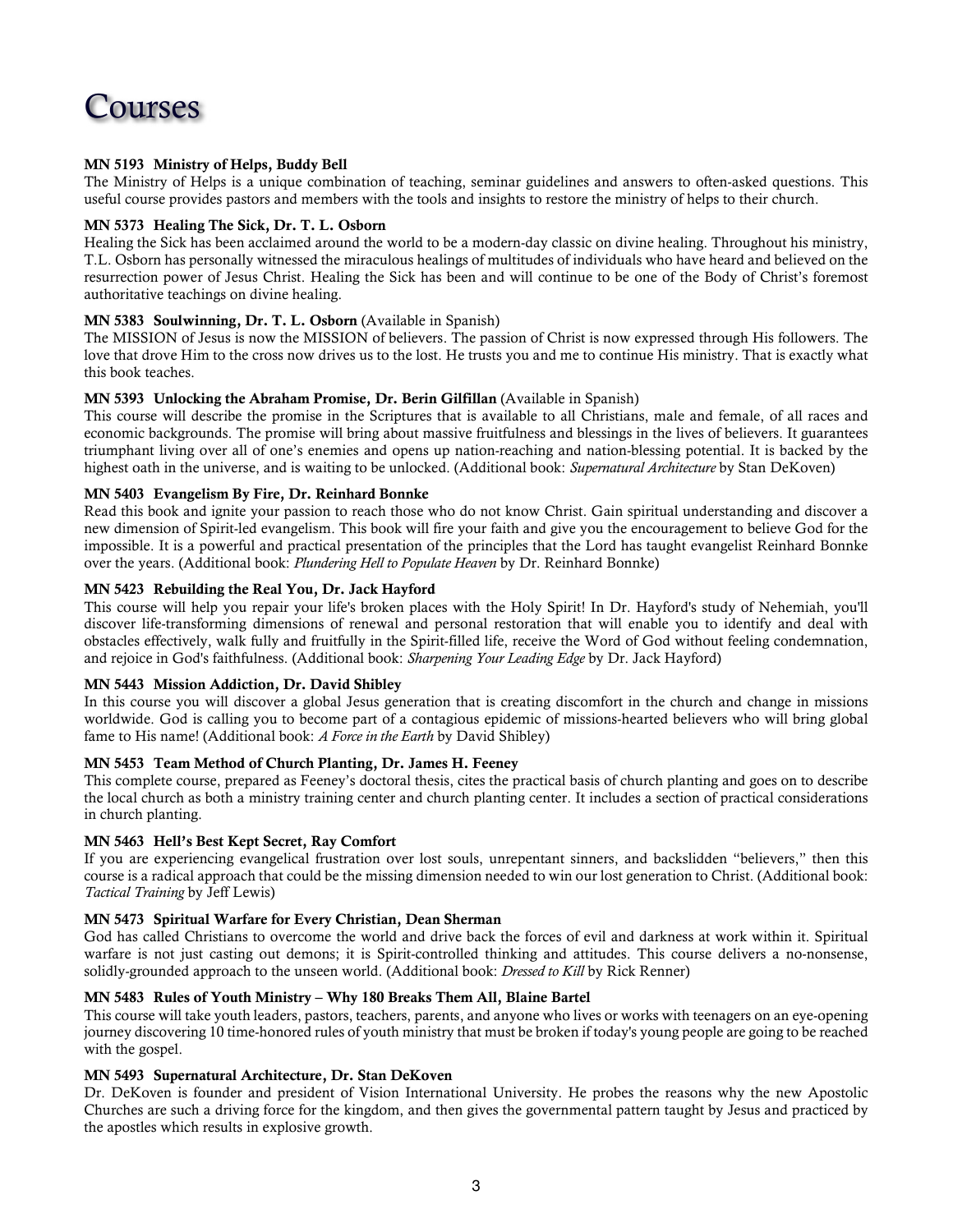### MN 5503 The Cell Church, Larry Stockstill

The Cell Church deals with cell growth and the Principle of 12 Rev. Stockstill is pastor of one of the largest, exploding cell-based churches and has studied cell groups around the world. His "principle of 12" Columbia model provides structure for growth, discipleship and leadership development. (Additional book: House to House by Larry Kreider)

### MN 5513 The Rebirth of Music, Dr. LaMar Boschman

LaMar Boschman is the author of four best-selling books on worship, including The Rebirth of Music, A Passion for His Presence and A Heart of Worship. He is Dean of the International Worship Leader's Institute. This course deals with priority, purpose & portrayal of worship, and the role of music in the Kingdom, and the significance of the "new song," our responsibility as worshippers, and how to become a worshipper. (Additional book: A Passion for His Presence by LaMar Boschman)

### MN 5543 Fear of the Lord, John Bevere (Available in Spanish)

More than ever, there is something missing in our churches, prayers and personal lives. It is what builds intimacy in our relationship with God, makes our lives real and pure, and transforms us into truly Spirit-led children of God. It is the fear of the Lord. This profound message will provoke you to honor God in a way that will revolutionize your life. (Additional book: Intimate Friendship with God by Joy Dawson)

### MN 5603 The Seven Mountain Strategy I, Lance Wallnau

Christians are meant to demonstrate God in every sphere of society, not just within the church. Learn from Lance as he teaches these five thought-provoking sessions and explores the seven strategic areas of influence in society, which shape the culture of every nation. (Additional book: The Seven Mountain Mantle by Johnny Enlow) (Also TH 5213)

### MN 5733 Seven Mountain Strategy II, Landa Cope

The book of Deuteronomy gives God's pattern for discipling the nations. Learn how to apply these principles as you take the mountains God has assigned to you. (Also TH 5223)

### MN 5743 Dynamic Preaching, Dr. Brick Cliff with Adrian Rogers

Dr. Brick Cliff teaches on the art of preaching expository messages. Learn the dynamics, mechanics, and techniques of successful expository preaching. (Additional book: Biblical Preaching: The Development and Delivery of Expository Messages by Haddon W. Robinson)

### SG 5133 Four Keys to Hearing God's Voice, Dr. Mark Virkler\*

You can be totally confident in your ability to hear the voice of God. The Lord Himself said, "My sheep hear My voice" (John 10:27). This course will teach you how to clearly hear God's voice through: 1) quieting yourself down, 2) looking unto Jesus, 3) tuning into spontaneous thoughts, and 4) writing down what He speaks which will enable you to discerned His voice (1 Corinthians 2). It is revolutionary as well as that simple. This course will teach you to confidently rest, rely and know what He has spoken to you. (This course may be taken in lieu of SG 5123 Communion with God)

## SG 5123 Communion With God, Drs. Mark and Patti Virkler\*

This course will teach you how to discern His voice from all the other voices that clamor for your attention. It will give vital keys to increase the intimacy of your prayer time, teach you how to be still before the Lord, help you recognize His speech as spontaneous thoughts, encourage you to seek vision while praying, and use a journal to record revelation. (Additional book: Dialogue with God by Mark Virkler)

### SG 5153 Driven By Eternity, John Bevere (Available in Spanish)

The purpose of this course is to reveal an eternal perspective to motivate believers to labor for what endures, and to draw seekers to salvation and Kingdom living. (Additional book: The Remnant by Larry Stockstill)

### SG 5183 Under Cover, John Bevere

Under Cover - The Promise of Protection Under His Authority. There is a secret place where there is assured liberty, provision and protection. Yet, many do not enjoy these benefits and instead, due to ignorance, they seek freedom and security outside of it. Under Cover exposes subtle yet rampant tactics the enemy uses to pull believers away from God's shelter. (Additional book: Spiritual Authority by Watchman Nee)

### SG 5253 Battlefield of the Mind, Dr. Joyce Meyer (Available in Spanish)

Worry, doubt, confusion, depression, anger, and feelings of condemnation…all these are attacks on the mind. If you suffer from negative thoughts, take heart! Joyce Meyer has helped millions win these all-important battles. (Additional book: Power Thoughts by Joyce Meyer)

### SG 5273 Bait of Satan, John Bevere\* (Available in Spanish)

John Bevere reveals one of the most deceptive snares Satan uses to get Christians out of the will of God: the trap of offense. Most people ensnared by the bait of Satan do not even realize it. This is a study of biblical principles teaching us how to respond in God's way to the inevitable opportunities for offense. (Additional book: Total Forgiveness by R.T. Kendall)

### SG 5333 Breaking Generational Curses, Dr. Marilyn Hickey

Take the Test! Do you or someone in your family: 1) exhibit high levels of anger; 2) suffer from mental illness, 3) have a history of abuse, or 4) experience a high number of personal failures? This could be a generational curse. Now is the time to shatter the past and take control of the future! (Additional book: Free at Last by Larry Huch)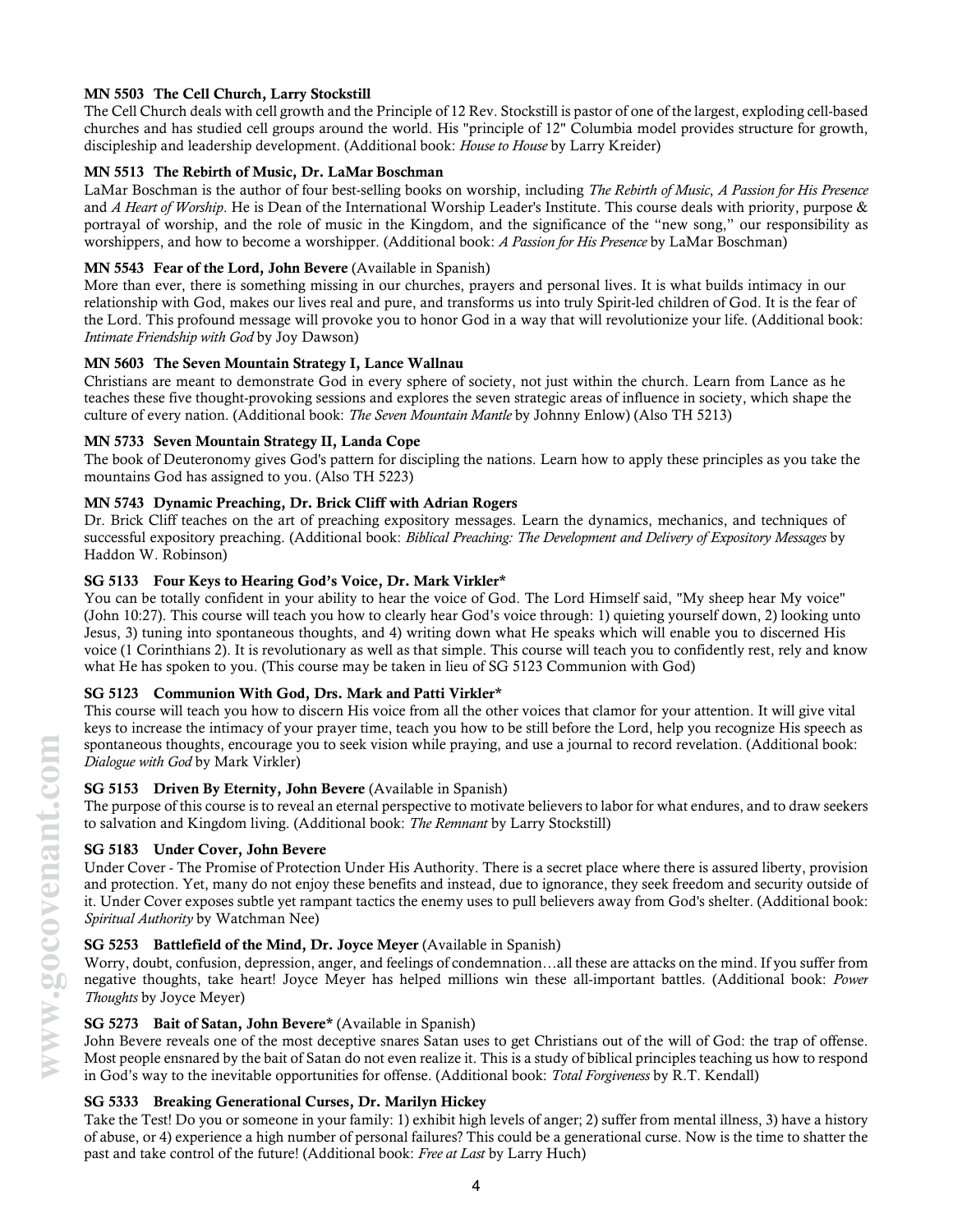THE FOLLOWING ARE MORE EXCELLENT COURSES AND WORKBOOKS by Dr. A. L. Gill and his wife, Joyce. The Gills are internationally-known evangelists and top selling authors with twenty books and teaching manuals (with accompanying videos) in print. One of these books, God's Promises for Your Every Need has sold over seven million copies. Their dynamic ministry accompanied with dramatic signs, wonders and healing miracles has taken them to over 60 nations.

### SG 5293 Supernatural Living ~ Through the Gifts of the Holy Spirit, Dr. A. L. Gill

This course by A. L. and Joyce Gill will take the student on a journey to operate in all nine gifts of the Holy Spirit. From an intimate relationship with the Holy Spirit each person will discover the joy of walking in the supernatural on a daily basis. (Additional book: Gifts of the Holy Spirit by Joe Jordan)

### SG 5363 New Creation Image, Dr. A. L. Gill

Discover who we were created to be! This powerful revelation of righteousness releases believers from defeating thoughts of guilt, condemnation, inferiority and inadequacy so they can be conformed to His image!

### SG 5373 Authority of the Believer, Dr. A. L. & Joyce Gill

The Creator revealed His eternal purpose for mankind when He said, "Let them have dominion!" You will walk in a new boldness as you live in victory over Satan and demon powers in your daily life and ministry! (Additional book: *Destined for* Dominion by A.L. Gill)

### SG 5383 God's Provision for Healing, Dr. A. L. & Joyce Gill

The book lays a solid Word foundation that will release faith for effectively receiving or ministering healing. It presents the ministry of Jesus and the apostles as a pattern for healing today. (Additional book: Release the Power of Jesus by Bill Johnson)

### SG 5393 Prayer ~ Bringing Heaven to Earth, Dr. A. L. & Joyce Gill

Discover how you can release God's power, authority, kingdom and will to be done on earth as it is in heaven. Through intercession, praying the Word, prayers of faith and agreement, you can change your life, family and the world.

### SG 5403 Praise And Worship, Dr. A. L. & Joyce Gill

Reveals God's life-changing, eternal purpose for praise and worship. Releases believers into thrilling Biblical expressions of high praise in their daily lives. Believers will learn how to enter the overwhelming presence of God in intimate worship. (Additional book: The Power of Praise & Worship by Terry Law)

### MN 5523 Miracle Evangelism, Dr. A. L. & Joyce Gill

Discover how we, like those in the book of Acts, can experience signs, wonders and healing miracles in our lives as we become part of the great end-time harvest through miracle evangelism!

### MN 5533 The Ministry Gifts, Dr. A. L. & Joyce Gill

Jesus gave gifts to men. Discover how these gifts flow together in the church "to prepare God's people for works of service." This study will help many understand God's call on their lives!

### MN 5653 The Church Triumphant (Study from the Book of Acts), Dr. A. L. & Joyce Gill

Jesus said, "I will build my church and the gates of hell will not prevail against it." The book of Acts is the story of that church in action and thus a pattern to restore signs and wonders to His church today!

### BO 2303 Patterns For Living ~ From the Old Testament, Dr. A. L. & Joyce Gill

The rich foundational truths of God's Word come alive in this topical study. The prophecies of the coming Messiah, the events, patterns and miracles of the Old Testament reveal God's eternal plan and purpose today.

## Other New Courses:

### MN 5313 The Purpose Driven Church, Rick Warren

Without pretense or apology, this course charts a course for the church to be the church. It is a refreshing, straightforward, balanced teaching on church health and growth which anyone can understand. (Available in Spanish: Una Iglesia con Proposito)

### SG 5103 Could You Not Tarry One Hour? (Basic Prayer Clinic), Dr. Larry Lea\*

This book deals with the pursuit and discovery by Dr. Larry Lea of the highest calling of all, the call to pray. The revelation of the Lord Jesus to Larry Lea taught him that what we call the "Lord's Prayer" was the basic of all prayer principles that he shared with the Body of Christ through basic prayer clinics. (Additional book: Building Your Own Personal House of Prayer by Larry Kreider)

### SG 5163 The Normal Christian Life, Watchman Nee\*

In this book, Watchman Nee teaches us who are in Christ what Christ did for us, and how to live by His power within us. He instructs us on the power of the blood, the power of the cross, God's eternal purpose, and the goal of the Gospel. (Additional book: Changed to His Likeness and Release of the Spirit by Watchman Nee)

### SG 5173 Victory Over The Darkness, Neil T. Anderson

This course shows that you can have victory over darkness by knowing who you are in Christ. You will learn to Realize the power of your identity in Christ, to Free yourself from the burdens of your past, to stand against the spiritual forces of this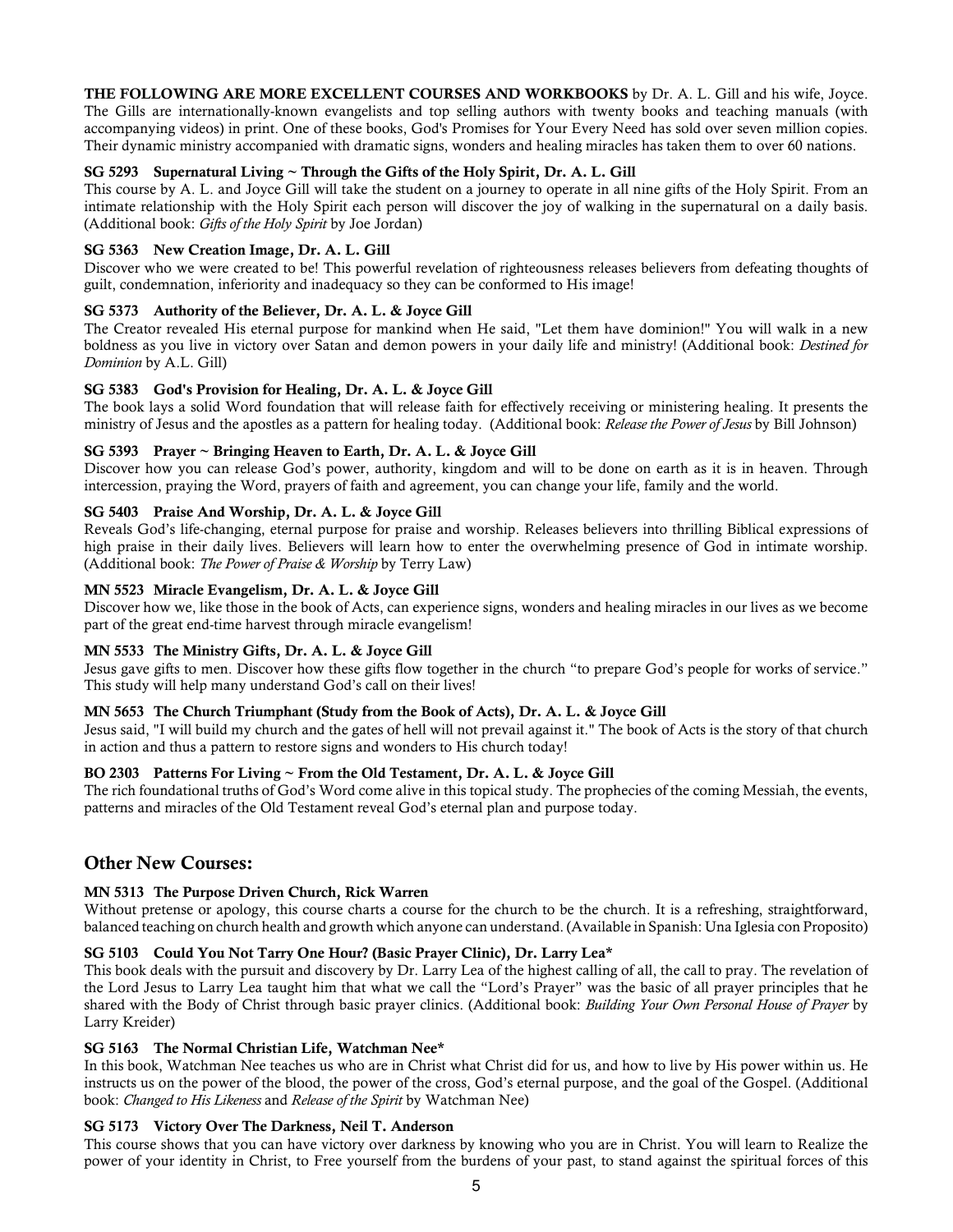world, to win the battle for your mind, to become the spiritual person you want to be, and to discover the truth about God's view of you. (Additional book: Breaking the Threefold Demonic Cord by Sandie Freed)

### SG 5193 The Anointing: Yesterday, Today, and Tomorrow, Dr. R. T. Kendall

In this book, drawing on the Bible, especially the lives of Saul, Samuel, and David, as well as his own experience, Dr. Kendall gives you some eye-opening examples of how the anointing works and the problems that arise when those anointed yesterday conflict with those anointed today. This book is very insightful and extremely balanced between the Word and the Spirit. (Additional book: The Anointing of the Holy Spirit by Peter Tan)

### SG 5203 Your River Must Flow I, Albert Gengenbach

Jesus made promises to all believes in John 7:37-39 that presents the simple biblical principles established by the Lord that will enable ANY Christian to live the powerful New Testament lifestyle and perform the great works Jesus promised in John 14:12-14. Based on the book Your River Must Flow by Al Gengenbach. (Additional book: The Anointing by Benny Hinn)

### SG 5213 The Three Battlegrounds, Francis Frangipane

This course gives an in-depth view of the three arenas of spiritual warfare: the mind, the church, and the heavenly places.

### SG 5283 Blessing or Curse – You Can Choose, Derek Prince

Derek Prince thoroughly outlines the cause and effect relationship in bringing about blessing or curses upon our lives and upon our families. He also walks you through identifying possible curses and finding freedom through the work of Christ. Highly recommended! (Additional book: Ten Curses That Block the Blessing by Larry Huch)

### SG 5343 Walking in Victory, Norman Robertson

With over 12 informative lessons covering 12 powerful subjects this teaching workbook is designed to give you a strong foundation for a Victorious Christian Life. Subjects include: Salvation, the Holy Spirit, Baptism, Communion, Faith, Prayer and Worship. We guarantee that your knowledge will soar, your faith will increase and Jesus will become more real in your life. (Additional book: Living in God's Kingdom on Earth by Charles R. Thomas)

### SG 5413 The Dynamic Duo - The Holy Spirit & You, Rick Renner

If the cry of your heart is to walk as Jesus walked and to know the power of the Holy Spirit, this is the right course! In this course you will discover your role as a partner with the Spirit, His guidance for your life, the ten responsibilities of the Spirit, His personality and desires and much more. (Additional book: The Holy Spirit My Senior Partner by David Yonggi Cho)

### SG 5443 Glory – Experiencing the Atmosphere of Heaven, Ruth Ward Heflin

As air is the atmosphere of earth, glory is the atmosphere of Heaven. It lifts us up above the earthly, into the very presence of God. If you capture the principles of praise, worship and glory you will never be the same! And once you move into the glory realm, anything becomes possible. God's pattern is: praise until the spirit of worship comes, worship until the glory comes, then stand in the glory! (Additional book: Revival Glory  $\&$  River Glory by Ruth Ward Heflin)

## SG 5483 Release of the Power of Jesus, Bill Johnson

Learn how the power of the testimony is a chief method God uses to release faith in the earth and how you can maximize this neglected tool in the life of the church. (Additional book: When Heaven Invades Earth by Bill Johnson)

### MN 5103 How To Heal The Sick, Charles and Frances Hunter

This book shares the experiences of Charles and Frances Hunter as they ministered healing to multiplied thousands and discusses how they learned many different ways that the sick can he healed. This book explains how any Christian can be used heal the sick. (Additional book: Handbook for Healing by Charles and Frances Hunter)

## MN 5153 Church Administration: Effective Leadership for Ministry, Charles A. Tidwell

Guidelines and procedures for administering effectively the work of a local church. The major audience in mind is the person who is already in a place of church leadership or who is already anticipating a leadership responsibility. God functions through order and until a person learns the importance or power of it, little growth is affected. Once a person knows, understands and applies administration in a church, all work smoothly and harmoniously with all things being done decently and in order.

### MN 5253 The 21 Irrefutable Laws of Leadership, John Maxwell

This book by Dr. John C. Maxwell deals with 21 irrefutable laws of leadership. It outlines the essentials of leadership that transcend time, place, culture, and situation. These basic laws of success can be applied to business and private life, and can help anyone reach his or her full potential. (Additional book: The 21 Most Powerful Minutes in a Leader's Day and 21 Irrefutable Laws of Leadership Workbook by John Maxwell)

### MN 5553 How to Prepare Sermons, William Evans

This practical book supplies ministers and theological students as well as laymen who are called upon to preach, with a helpful tool for learning how to build sermons. It is not an attempt at a complete an exhaustive treatment of homiletics, but rather a clearly outlined guide for study, selection of sermon texts and themes, and sermon building.

### MN 5563 They Shall Expel Demons, Derek Prince

This is a practical, comprehensive handbook on deliverance. Prince shares his own struggle with deliverance, fears and misconceptions. Speaking from more than thirty years of hands-on ministry experience, as well as a Bible scholar, he directs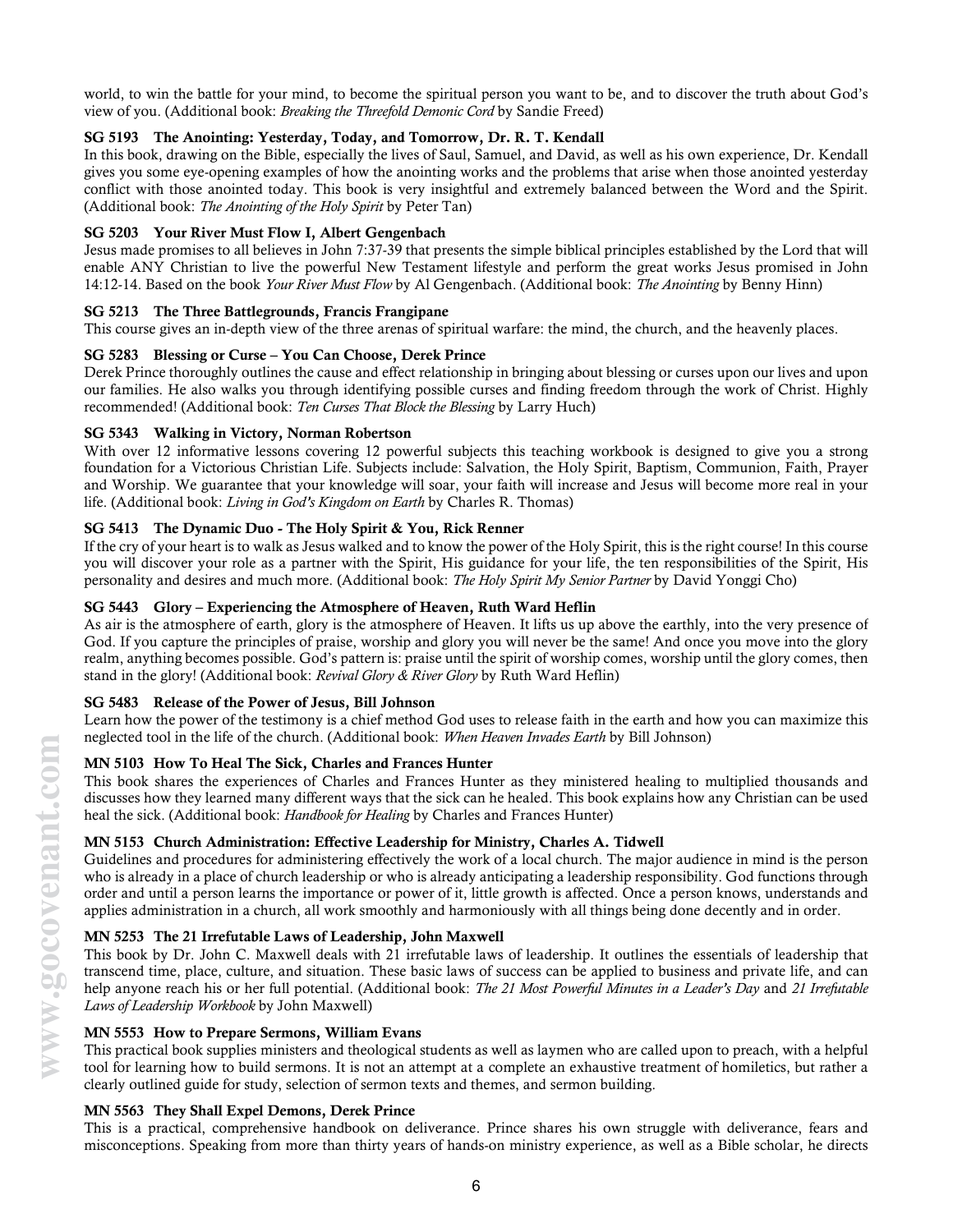you to the biblical characteristic of demonic activities, ways they gain access and steps to deliverance. (Additional book: How to Cast Out Demons by Doris Wagner)

### MN 5573 Prophets & Personal Prophecy, Dr. Bill Hamon

Dr. Bill Hamon has one of the most widely recognized prophetic ministries in the church today. He states there are more examples of personal prophecy in scripture than any other Biblical subject. This book gives practical understanding of the office of a prophet, the need of personal growth of a prophet and the dangers, blessings and benefits to restoring personal prophecy to the Church. (Additional book: Prophets Pitfalls and Principles: God's Prophetic People Today by Dr. Bill Hamon)

### MN 5583 Talent Is Never Enough, John Maxwell

Talent is "often overrated and frequently misunderstood," observes leadership expert Maxwell (The 360 Degree Leader), who advises readers on building their strengths to become a "Talent-plus person. (Additional book: *Developing the Leader Within You* by John Maxwell)

### MN 5613 Success God's Way, Charles Stanley

Success is defined by a continuing desire to be the person God called you to be and achieve those goals that God helps you to set, says Charles Stanley. In Success God's Way he teaches God's principles for success, including ten steps to help you reach God's goals in your life, and what to do about the seven success blockers that entangle believers. (Additional book: Christian Coaching by Gary Collins)

### MN 5623 How to Multiply Your Church, Ralph Moore

Multiply Your Church, Pastor Moore shows church leaders and pastors why multiplication is the key to growing God's global kingdom in their communities, and he offers them proven methods for implementing multiplication in their existing churches. How to Multiply Your Church is the next leap forward for those who long to see God's kingdom increase. (Additional book: How to Start a Church by Ralph Moore)

### MN 5633 Spiritual Leadership, Oswald Chambers

Christianity needs powerful voices in today's world, voices from strong leaders guided by God and devoted to Christ. Spiritual Leadership will encourage you to place your talents and powers at His disposal so you can become a leader used for His glory.

### MN 5643 Christian Coaching, Gary Collins

With a biblically based approach, this groundbreaking textbook for life coaching explores a new coaching model, how-to sections field-tested for more than eight years, custom forms coaches can use, and more. Dr. Collins offers you biblical principles, how-tos, and practical forms and tools to enhance your coaching skills.

### MN 5663 Ministering in the Power of the Holy Spirit, Norman Robertson

Ministering In The Power Of The Holy Spirit is a complete Bible course of 12 lessons that will teach you in-depth all about the anointing and how to develop your ministry in the supernatural. This teaching manual/workbook will give you revelation knowledge and you will definitely want to add it to your spiritual reference library -ideal for personal, family or group bible study. (Additional book: The Holy Spirit, My Senior Partner by David Yonggi Cho)

### MN 5673 Supernatural Church, Norman Robertson

The Supernatural Church is a must for every believer who wants to gain understanding on how to experience the Person, Presence, Power and Gifts of the Holy Spirit today. This in depth teaching workbook contains 12 lessons and over 200 pages of systematic teaching guaranteed to equip you to flow in God's supernatural power.

### MN 5683 Free by Divine Decree, Rev. Paul Johansson

Free by Divine Decree takes you inside the courtroom to witness how the case for your freedom was argued and decided. The final verdict from the Supreme Judge is that "in Christ" you are righteous: not by achieving but by believing. The truth in this series will set you free – free indeed. No further appeal! Your freedom is not a feeling, it is fact. (Additional book: Free by Divine Decree: A Witness to the Book of Romans by Paul Johannson)

### MN 5693 Marriage and the Family, Stacy Cline

A Strong, Healthy Marriage is an integral pasrt of the creation and development of a Godly family. In Marriage and the Family, Stacy thoroughly covers God's plan for marriage from its definition and preparation, to living in love, healthy communication, and sexuality. (Additional book: For Men Only by Shaunti and Jeff Feldham, and/or For Women Only by Shaunti Feldham)

### MN 5703 Suffering Loss, Stacy Cline

In Suffering Loss, Stacy draws from his own experience of agonizing grief to guide you to the person of Christ, who brings healing life and the beauty of new blessing into our deepest pain and loss. (Additional book: Where Is God When It Hurts by Philip Yancey)

### MN 5713 Reaching Your Destiny, Dr. Brick Cliff

Reaching Your Destiny teaches how one can discover and achieve the specific destiny that God has for their life. In this series, Brick draws not only from biblical principles, but from his own real world experiences in over 25 years of ministry. (Additional book: Reaching Your Dreams by Tommy Barnett and Joel Kilpatrick)

### MN 5723 Victorious Christian Living, Dr. Brick Cliff

Victorious Christian Living helps Christians navigate through the many temptations and traps of the enemy, to a place of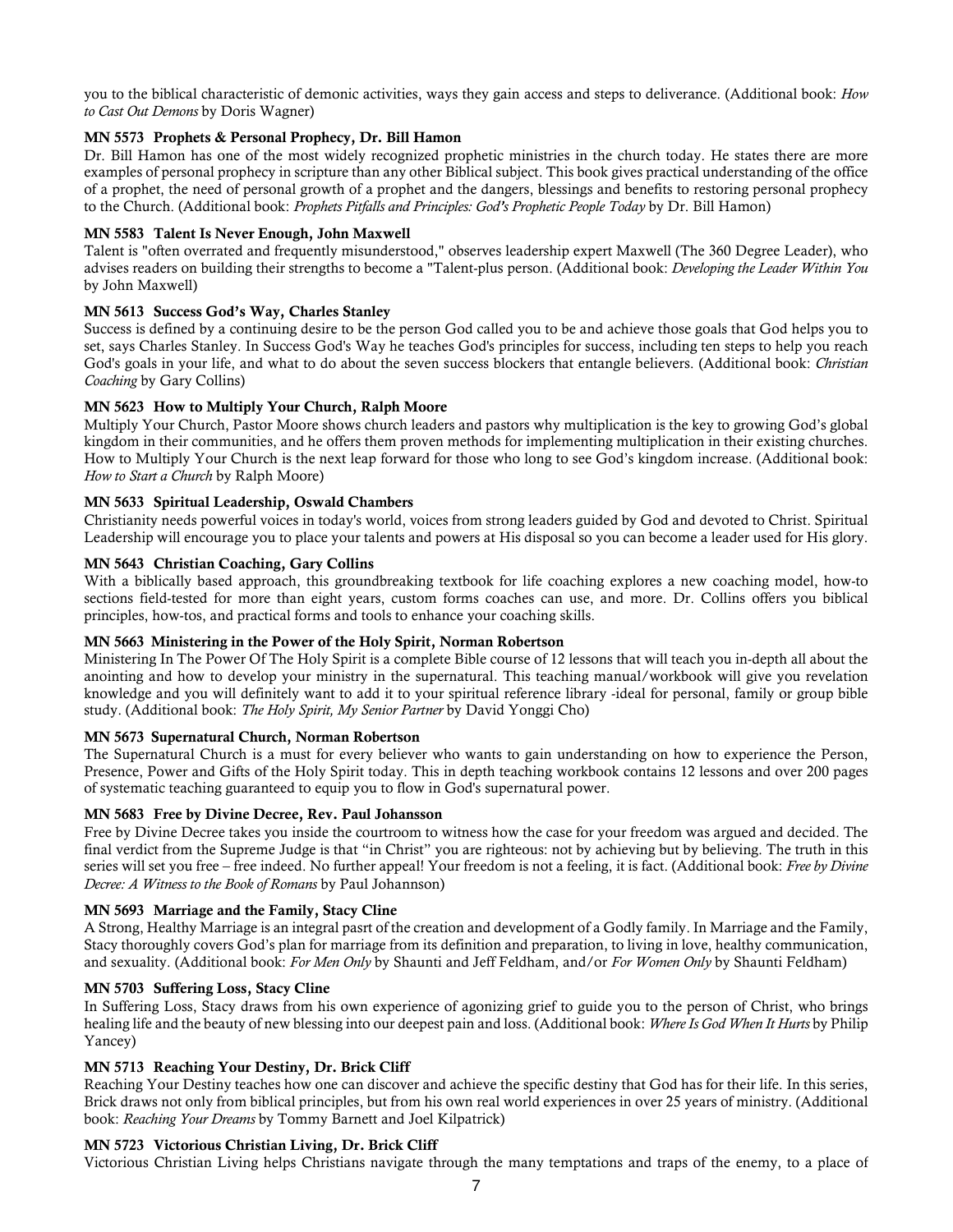victory and success in Christ. (Additional book: Temptations Men Face: Straightforward Talk on Power, Money, Affairs, Perfectionism, Insensitivity by Tom Eisenman. and Temptations Women Face: Honest Talk about Jealousy, Anger, Sex, Money, Pride by Mary Ellen Ashcroft.)

### MN 5903 The Art of Leading Worship, Dick Grout

The Art of Leading Worship, Rev. Dick Grout draws from his many years as a worship leader and teacher with Elim Fellowship to provide an excellent beginner's guide for the subject of worship and the worship service. Beginning with a strong foundation regarding the motivation and heart of the worship leader, Rev. Grout covers both the spiritual and the practical aspects of leading the people of God into worship.

### MN 5913 Believer's Evangelism Equipping Course, Dr. Judy Bauer

Christians are commissioned by our Lord Jesus Christ to go into all the world and share His message of good news. It takes some work on our part to become effective in our ability to share our faith in God. It doesn't come naturally for most of us. Dr. Judy Bauer's ministry has trained and equipped believers in over 25 countries. The formula and blueprint she received from God more than 30 years ago has proven effective no matter the nationality, color, race, age or gender of an individual. Learn how you can strengthen your existing church family, create a healthier environment for new believers, how to share your faith with your own words and personality, and how to minister the baptism in the Holy Spirit and healing.

### MN 5923 Leading When You're Not the Boss, Andy Zack

The importance of middle leadership is often overlooked, neglected, or taken for granted. In Leading When You're Not the Boss, Rev. Andy Zack addresses the middle directly. Speaking from years of experience as an associate pastor at Love Joy Gospel Church in Lancaster, New York, Rev. Zack covers the keys to successful and fulfilling leadership in support of the head leader's vision and authority. This unique teaching is an excellent tool to encourage and empower pastoral and lay staff in their positions of influence, and to further strengthen their relationship with the head leader.

### MN 5933 The Way of the Master\*, Ray Comfort/Kirk Cameron

Based on the award-winning TV series "The Way of the Master," the Basic Training Course is specially formatted to train believers in a group setting to simply and confidently share the gospel with family, friends, and strangers. This eight-session course is the cream of the crop. These lessons will teach you to overcome your fears by using a proven, powerfully effective way to make the gospel make sense.

### BN 0113 Step by Step Through the New Testament - NT Bible Survey, Thomas D. Lea & Tom Hudson

This course is an excellent survey of the New Testament books of the Bible looking primarily at the author, time and date of writing, reason for the writing, and how it affects Christians today. (Additional book: Basic Introduction to the New Testament by John R.W. Stott)

### BO 0113 Step by Step Through the Old Testament - OT Bible Survey, Waylon Bailey & Tom Hudson

This course is an excellent study of the Books of the Old Testament with emphasis on the writer, the time and date of the writing, the reason for the writing, and how message affected Israel and Christians today.

### BS 0513 Gifts & Callings of God, Dr. Harold Vick

This is a course dealing primarily with the motivational gifts of Romans 12 which every Christian has been endowed with and needs to know. (Additional book: How Could God Best Use You by Harold Vick and Called to Be, Called to Do by Peter Wollensack.)

### BS 0573 Personal Bible Study Methods, Rick Warren

Pastor Rick Warren says, "The secret key to studying the Bible is knowing how to ask the right kind of questions. Once you know what to ask, Bible study is simple!" In this 'how to' book, Rick explains 12 different ways to study the scriptures, giving step-by-step instructions. This book has become a classic tool for learning how to study the Bible for yourself. It has been translated into seven languages. (Additional book: How to Study the Bible by Henrietta Mears)

### TH 5193 The Gospel Of The Kingdom, George Eldon Ladd/Dr. Max O. Flynn

This course shows clearly that the theme of the coming Kingdom of God was the message of our Lord's ministry and mission. The Teachings of Jesus were designed to show men how they might enter the Kingdom of God. (Additional book: Prayer is Invading the Impossible by Dr. Jack Hayford)

### MN 5823 What Every Minister Ought to Know (Pastors Training Institute), Dr. Adrian Rogers

Adrian Rogers was one of the greatest preachers, respected Bible teachers, and Christian leaders of our time. This course uses his fifty years of experience to understand and learn about the pastor's job description as elder, shepherd and bishop. The following are a few of the topics presented: the Elder's personal integrity, parental responsibility and sexual purity; then as a Shepherd topics for sermons - exposition, preparation, and presentation; and finally in his role as Bishop, topics such as a church's organizational principles, the pastor's spiritual authority and his personal leadership.

### MN 5893 Desiring God, John Piper

The great business of life is to glorify God by enjoying him forever. Discord between duty and delight doesn't exist: delight is our duty. Piper stuns us again and again with things we saw in the Bible, but never dared to believe. Join him on this dangerous quest for maximum joy in God. "the steadfast love of the Lord is better than life" (Psalm 63:3)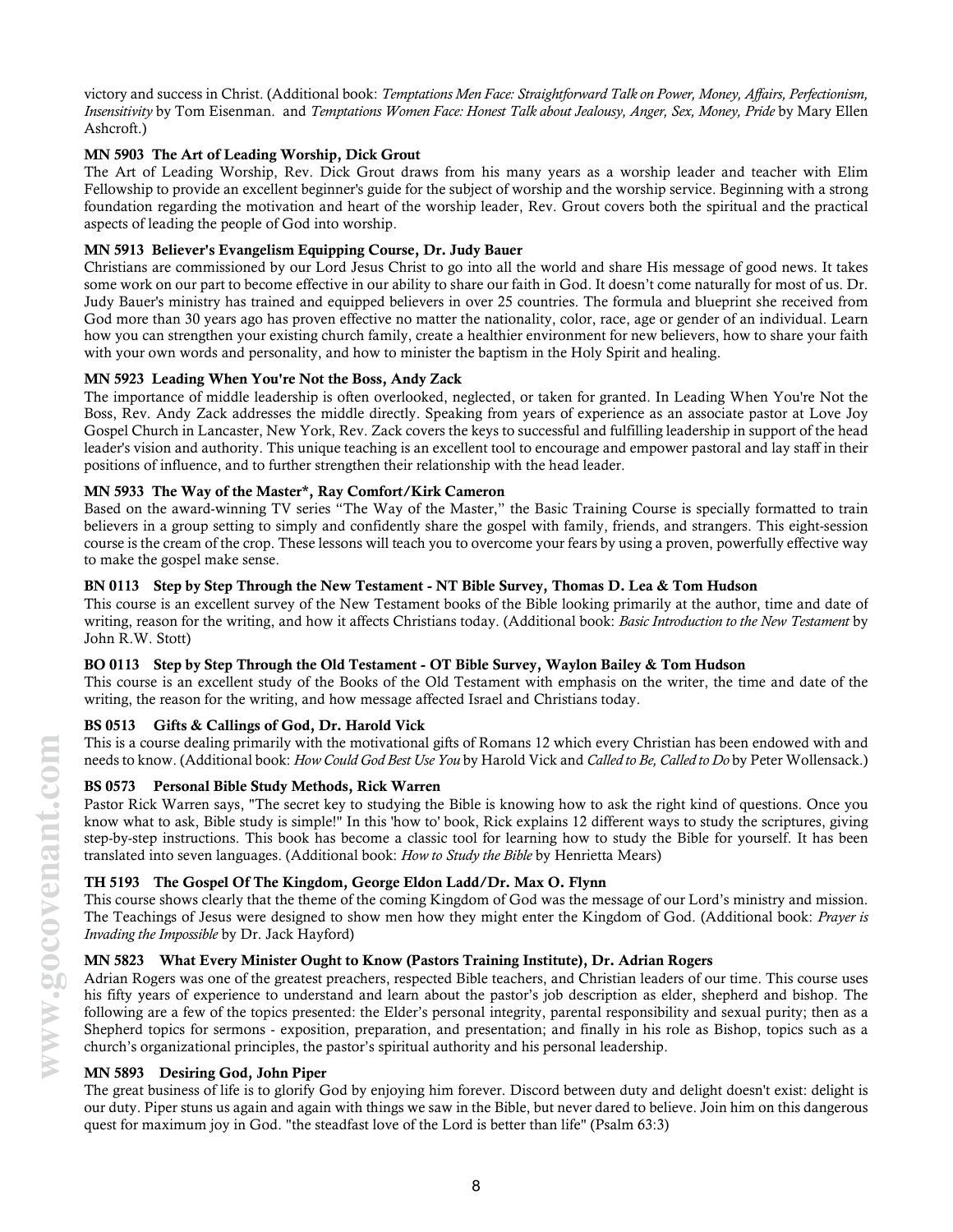### MN 5943 Glory Invasion: Walking Under an Open Heaven, David Herzog

This course is about God's restoring all that has been lost in the dead, sleeping church. It is about His whole Body coming alive and doing the works Jesus did and promised us, the believers in John 14:12. God is waiting for you to realize that your dream, prophecy, desire, or miracle is not dead--only sleeping! God is ready--today--to awaken those promises as you open yourself to His abundant glory.

### MN 5863 Restoration of Marriage, Karl Duff

A powerful work on restoring marriage to what God originally intended. Clearly outlines the differences in sin, design, roles and gender. Offers solutions to the many frustrations couples face on a daily basis. (Additional book: Restoration of Men by Karl Duff.)

### Other Basic CTS Courses (see catalog for descriptions):

| SG 5423 Counseled By God, Mark Virkler (Additional book: Naturally Supernatural by Mark Virkler) |                                                    |
|--------------------------------------------------------------------------------------------------|----------------------------------------------------|
| SG 5303 The Power of Praise & Worship, Terry Law                                                 |                                                    |
| SG 5313 Angels, Terry Law                                                                        |                                                    |
| MN 0563 Church Growth & Development I                                                            | Don Jackson, 4 separate excellent pastoral courses |
| MN 0573 Church Growth & Development II                                                           | Don Jackson                                        |
| MN 0583 Church Growth & Development III                                                          | Don Jackson                                        |
| MN 0593 Church Growth & Development IV                                                           | Don Jackson                                        |

We also have 50 more Bible workbooks for students who want more Bible. See our complete catalog.

## Intercultural Studies (Missions)

Working in cooperation with Global Frontier Missions, we have developed a degree program for those interested in going on the mission field. Please consult our full catalog or our website for more information on this exciting program.

- IS 0523 Missions 101, Dr. Jerry Williamson
- IS 0713 Intercultural Studies Ministry Practicum
- IS 0723 Missionary Perspectives
- IS 0733 The Missionary Call
- IS 0743 Church Planting Movements
- IS 0753 Cross-Cultural Church Planting
- IS 0763 Simple Church
- IS 0773 Orality and Storytelling
- IS 0783 Cross-Cultural Evangelism
- IS 0793 Cross-Cultural Communication
- IS 0803 Discipling the Next Generation
- IS 0813 Missions in a Pluralistic, Postmodern World